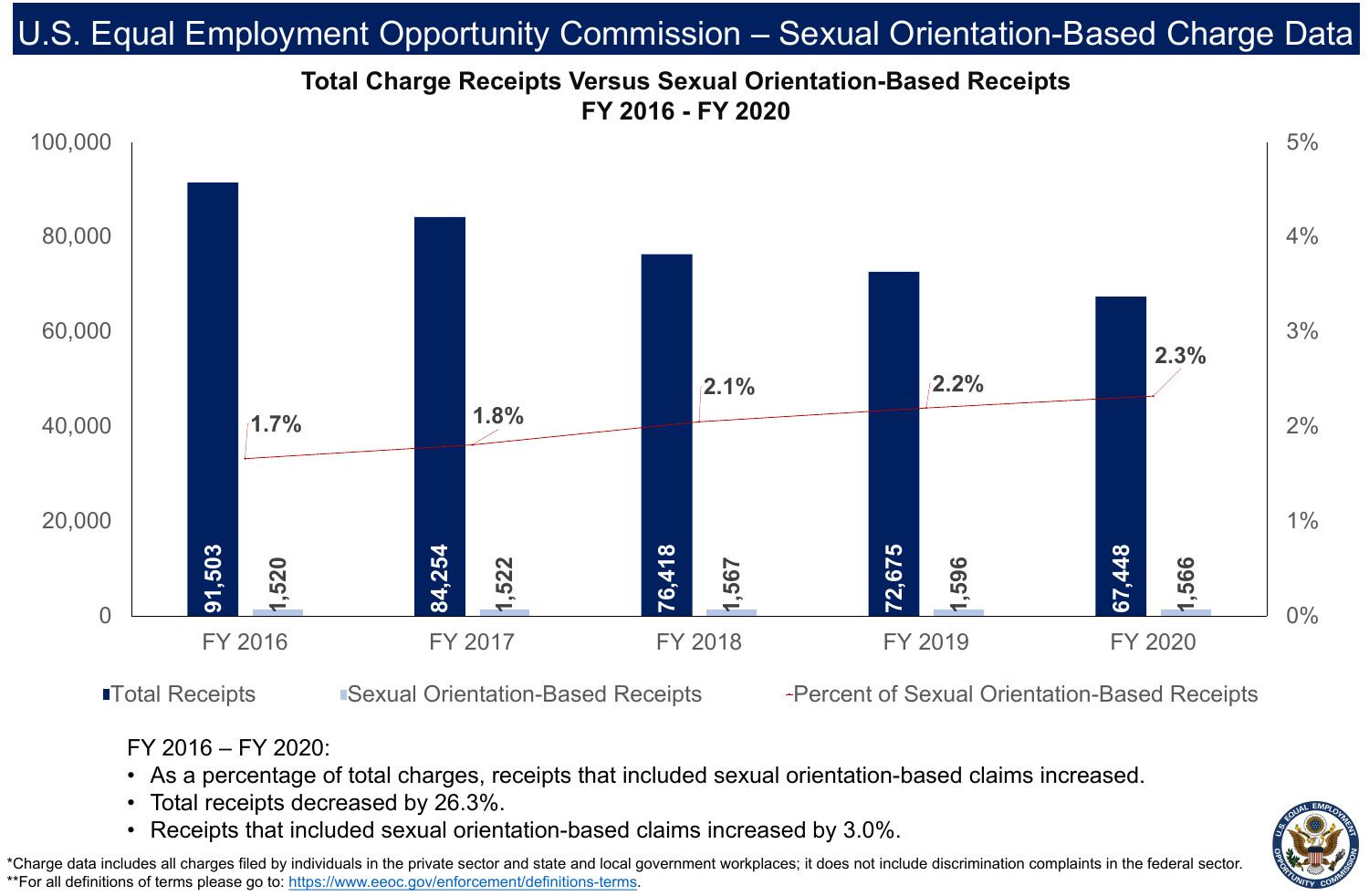FY 2016 – FY 2020:

efits

eta

## • Total monetary benefits decreased by \$14.8 million, a change of 4.3%. • Monetary benefits for charges that included sexual orientation-based claims increased by \$1.9 million, a percent change



## • As a percentage of total monetary benefits, monetary benefits for charges that included sexual orientation-based claims

- increased.
- 
- of 54.3%.

# **Total Monetary Benefits Versus Sexual Orientation-Based Monetary Benefits FY 2016 – FY 2020** U.S. Equal Employment Opportunity Commission – Sexual Orientation-Based Charge Data

\*Charge data includes all charges filed by individuals in the private sector and state and local government workplaces; it does not include discrimination complaints in the federal sector. \*\*For all definitions of terms please go to:<https://www.eeoc.gov/enforcement/definitions-terms>.

## **ITotal Monetary Benefits** IS exual Orientation-Based Monetary Benefits - Percent of Sexual Orientation-Based Monetary Benefits

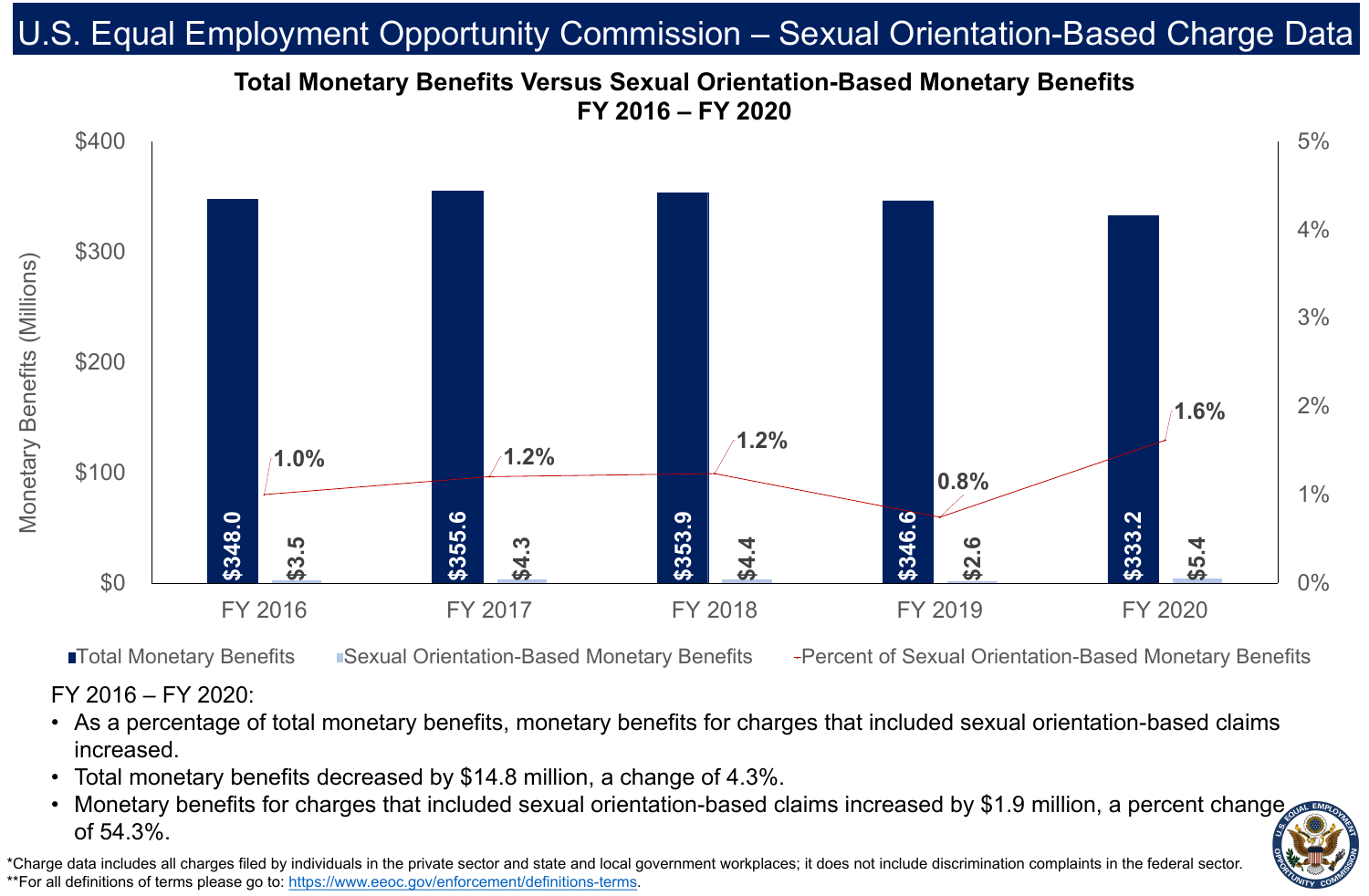



# **Total Resolutions Versus Sexual Orientation-Based Resolutions FY 2016 - FY 2020** U.S. Equal Employment Opportunity Commission – Sexual Orientation-Based Charge Data

\*Charge data includes all charges filed by individuals in the private sector and state and local government workplaces; it does not include discrimination complaints in the federal sector. \*\*Resolutions - All charges closed in the administrative process, comprised of charges with no cause findings, administrative closures, and merit resolutions. \*\*\*For all definitions of terms please go to:<https://www.eeoc.gov/enforcement/definitions-terms>.

## **ITotal Resolutions In Integral Sexual Orientation-Based Resolutions Fercent of Sexual Orientation-Based Resolutions**

- FY 2016 FY 2020:
- 
- Total resolutions decreased by 27.3%.
- 

# • As a percentage of total resolutions, resolutions of charges that included sexual orientation-based claims increased. • Resolutions of charges that included sexual orientation-based claims increased by 15.6%.

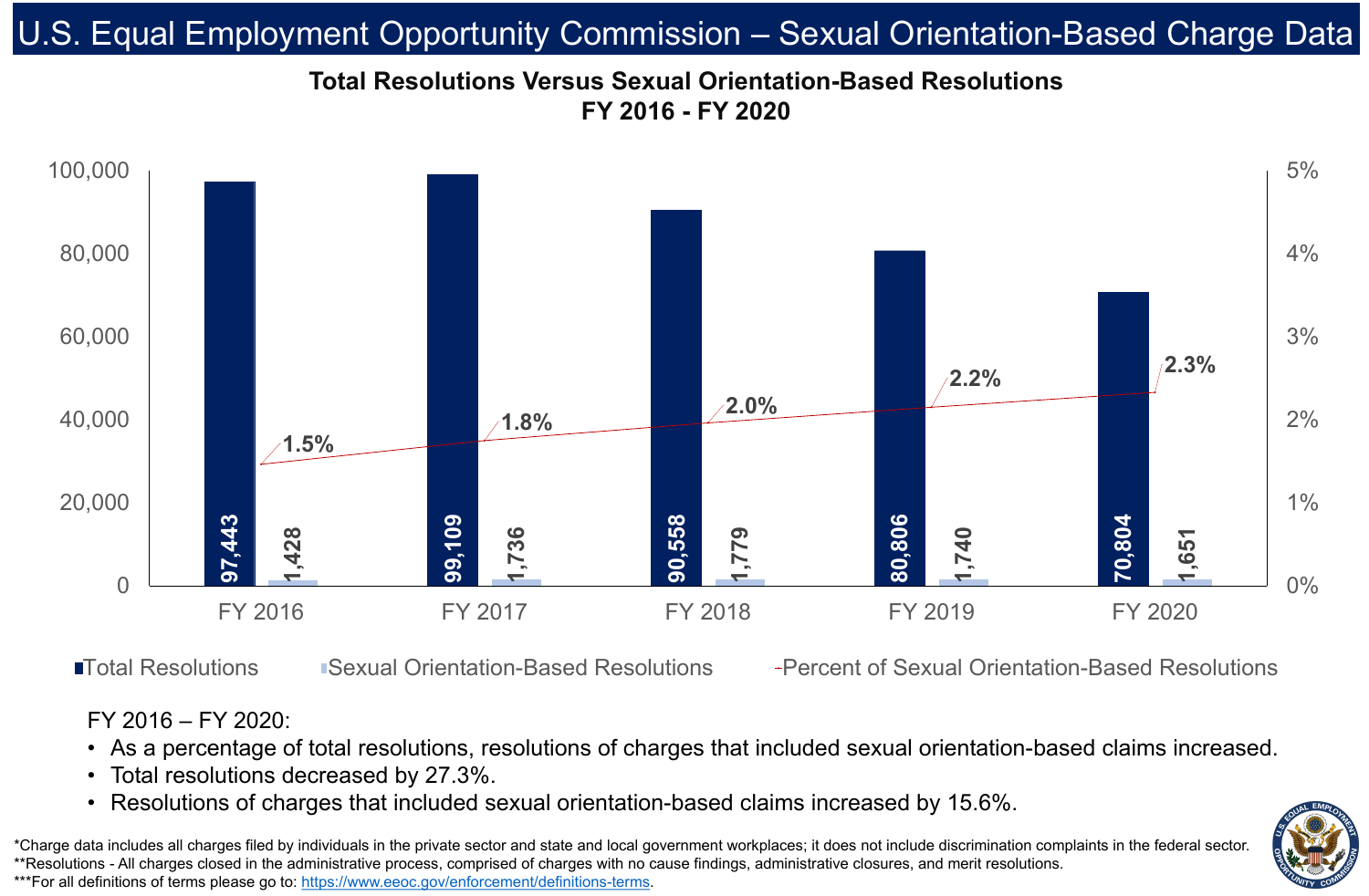## **Resolutions - Sexual Orientation-Based FY 2016 - FY 2020** U.S. Equal Employment Opportunity Commission – Sexual Orientation-Based Charge Data



## $\blacksquare$  No Reasonable Cause  $\blacksquare$  Administrative Closures  $\blacksquare$  Merit Resolutions



## FY 2016 FY 2017 FY 2018 FY 2019 FY 2020

- 
- 
- 
- 

\*Charge data includes all charges filed by individuals in the private sector and state and local government workplaces; it does not include discrimination complaints in the federal sector. \*\*For all definitions of terms please go to:<https://www.eeoc.gov/enforcement/definitions-terms>.

• Resolutions - All charges closed in the administrative process, comprised of charges with no cause findings, administrative closures, and merit resolutions. No Reasonable Cause -EEOC's determination not to proceed further with its investigation. This determination does not certify that the respondent is in compliance with the statutes EEOC enforces. In issuing this determination, the EEOC makes no decision about the merits of claims alleged in the charge or of any other issues that could be construed as having been raised by the charge. The charging party may exercise the right to bring a private court action. • Administrative Closures - Charge closed for administrative reasons without a determination based on the merits, which include: lack of jurisdiction due to untimeliness, insufficient number of employees, or lack of employment relationship; charging party requests withdrawal without receiving benefits; or charging party requests the notice of right to sue. Merit Resolutions - Charge resolved with an outcome favorable to charging party or charge with meritorious allegations. These are comprised of negotiated settlements, withdrawals with benefits, successful conciliations, and unsuccessful conciliations.